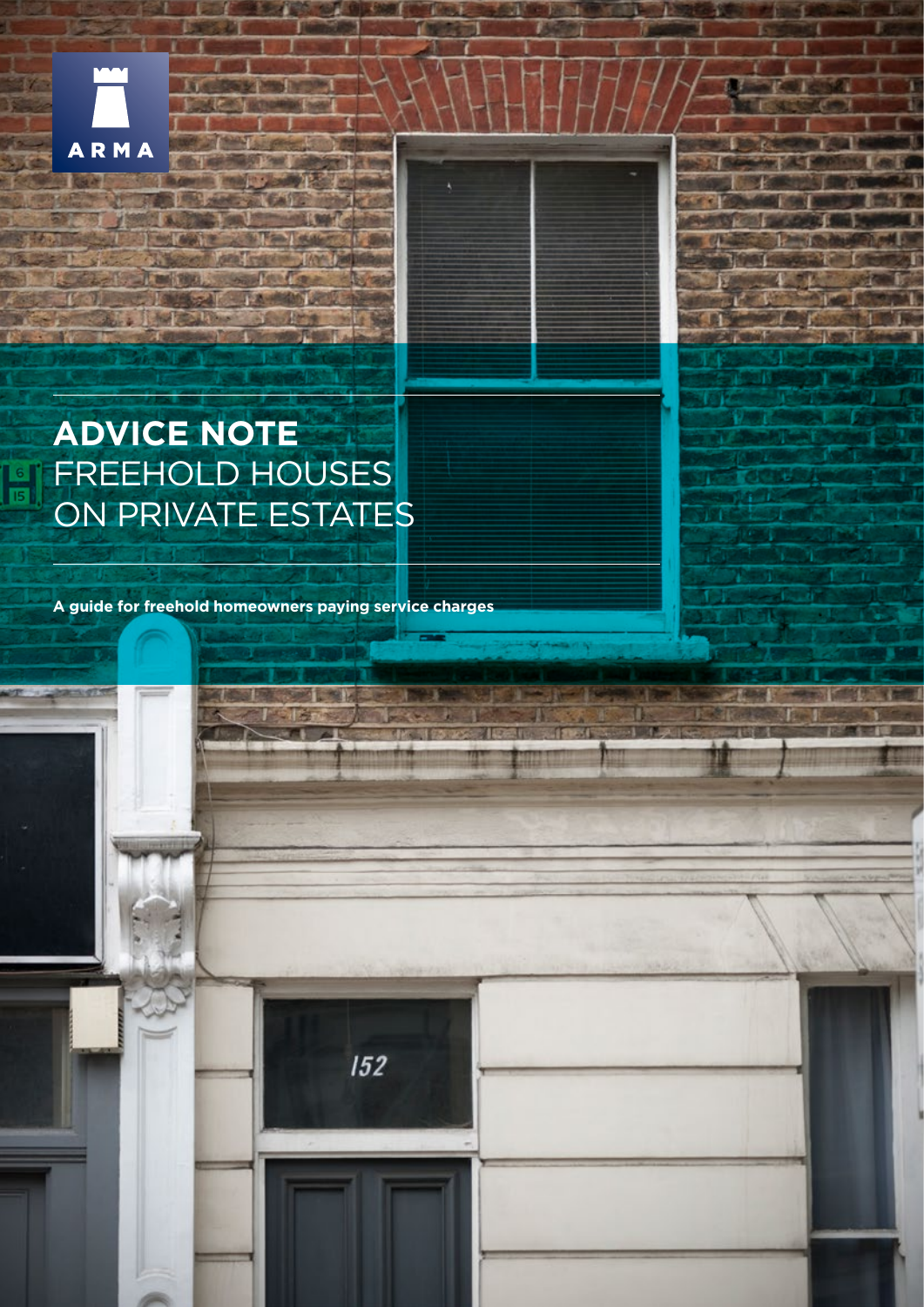### **CONTENTS**

#### **Note:**

As the leading trade body for residential leasehold management, ARMA is also an important resource for leaseholders. Our Advice Notes cover a range of topics on the leasehold system to help leaseholders understand their rights and responsibilities and ultimately get the most out of living in their flat.

| 3               | <b>Summary</b>                                                                       |
|-----------------|--------------------------------------------------------------------------------------|
| 4               | Paying for the upkeep of communal areas                                              |
| 5               | <b>Residents' Management Companies</b>                                               |
| 6               | <b>Managing agents</b>                                                               |
| 7               | <b>Restrictions on freeholders</b>                                                   |
| 8               | Service charges, estate charges and maintenance charges                              |
| 9               | <b>Rentcharges</b>                                                                   |
| 10 <sup>2</sup> | <b>Annual statements of account</b>                                                  |
| 11              | What to do if you're unhappy with the estate<br>rentcharges or the services provided |
| 12 <sup>°</sup> | Tribunals – not an option                                                            |
| 13              | <b>Final word</b>                                                                    |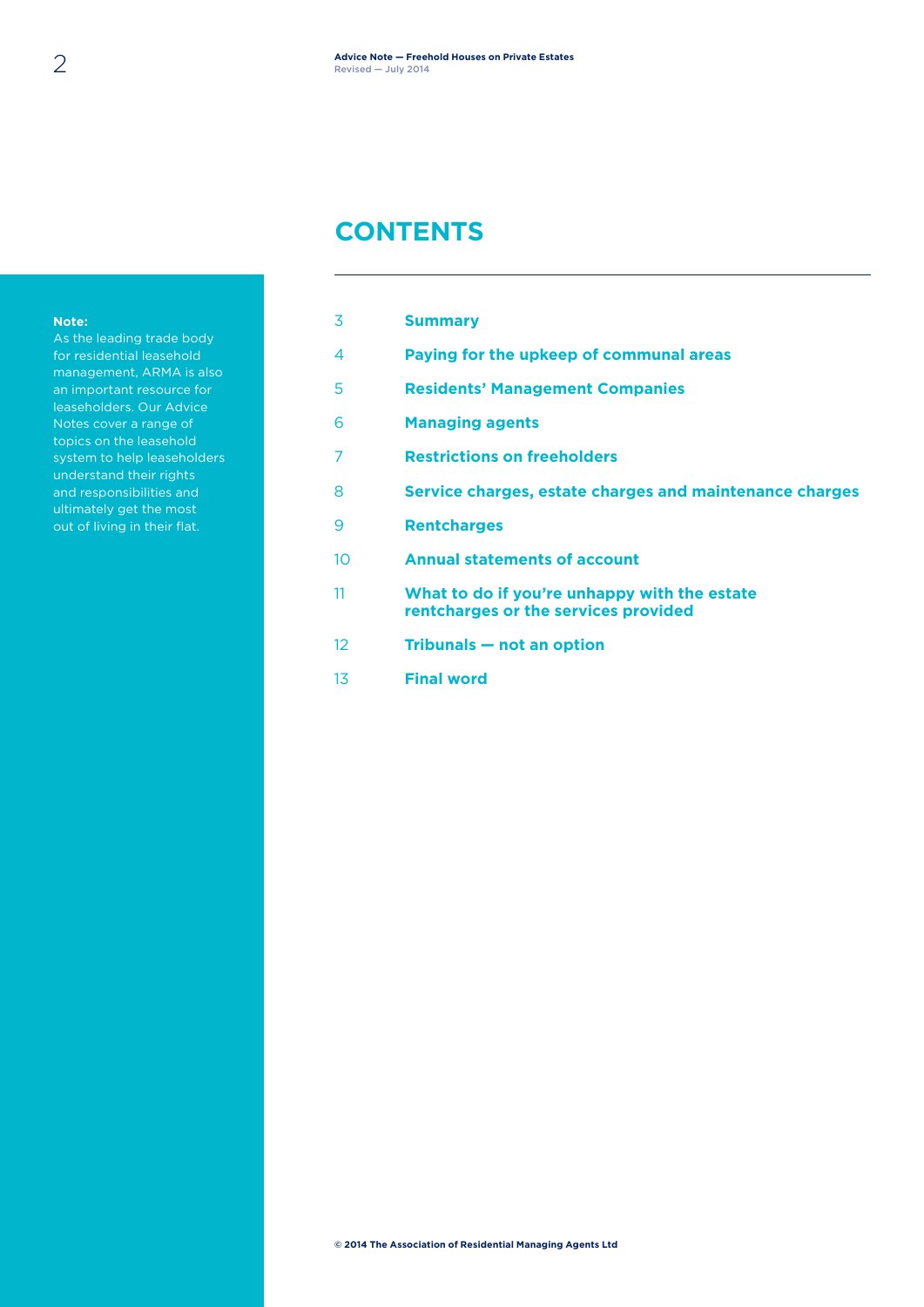### **SUMMARY**

Some private estates have both freehold houses and blocks of leasehold flats. All homeowners will be expected to pay for the upkeep of the communal areas on the estate.

The communal areas may simply be private roads; but they can also include landscaped gardens, electric gates, street lighting, refuse areas, sewage pumps and TV aerial systems.

This Advice Note looks at the rights of freeholders who pay service charges and rentcharges on private estates. Unfortunately, they do not share the same protections as leaseholders.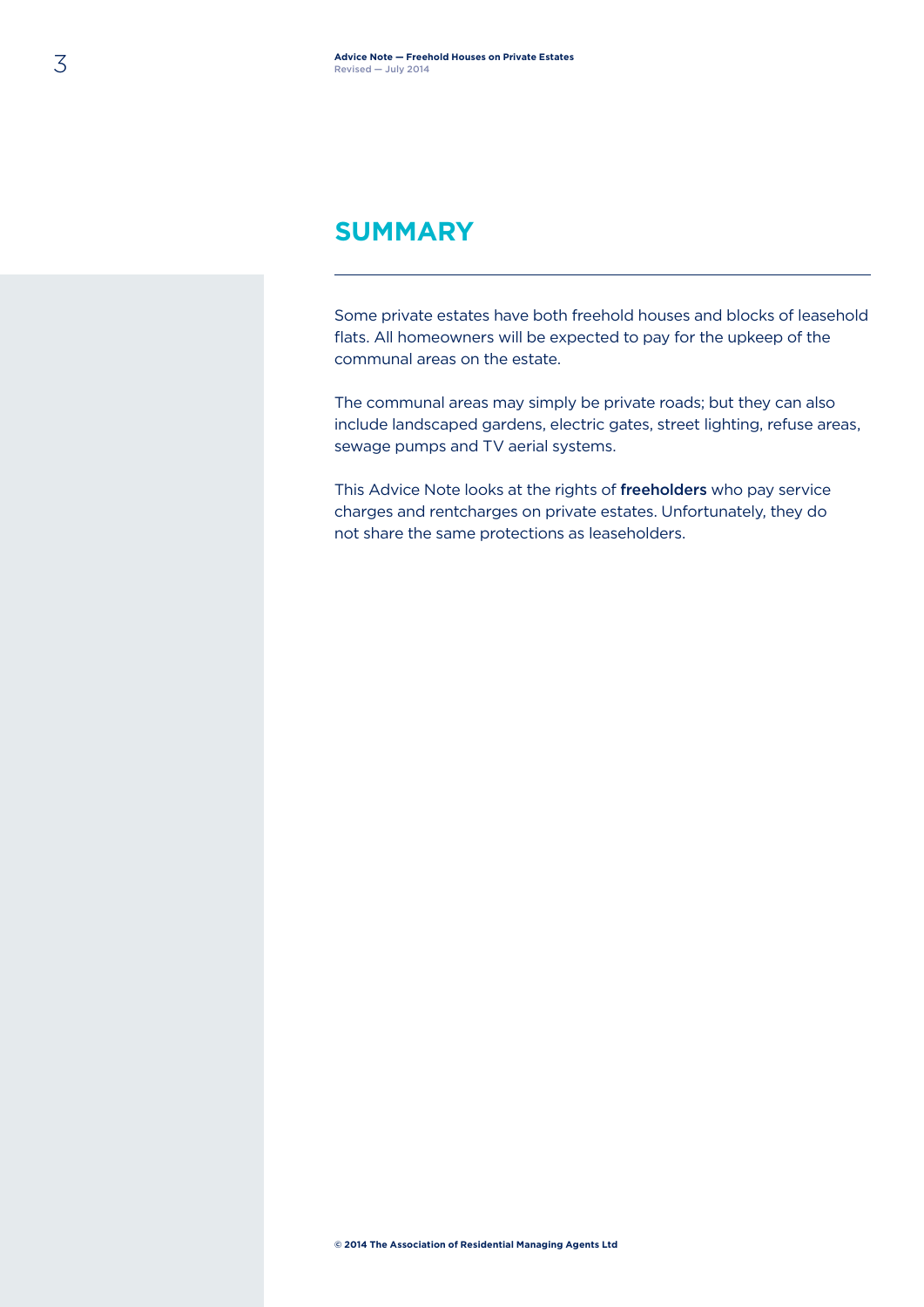# **PAYING FOR THE UPKEEP OF COMMUNAL AREAS**

Freeholders buy their house with a legal document called a deed of transfer. This will contain a clause requiring them to pay a contribution towards the cost of maintaining the communal areas.

A well written deed will also set out exactly what items the freeholder must pay for; what proportion of the total costs they should pay; the dates the payments should be made on; and whether annual statements of account will be provided.

If you don't have a copy of your deed of transfer to check on your obligation to pay charges, you can get a copy from the Land Registry for a small fee.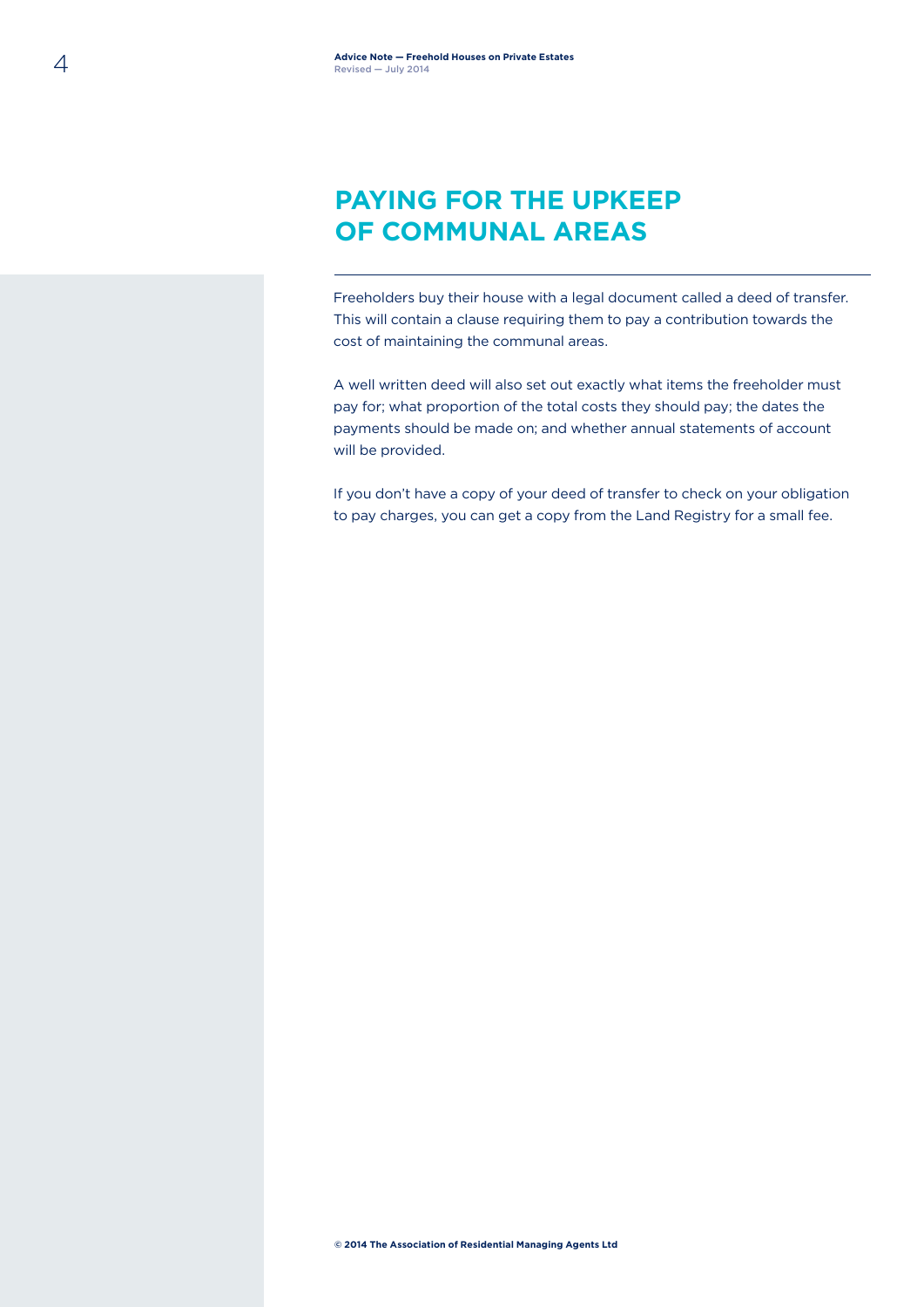# **RESIDENTS' MANAGEMENT COMPANIES**

The usual arrangement on private estates is for a small company to be set up that owns the communal areas. Each freeholder (and leaseholder on mixed estates) becomes a member of that company.

These companies are called Residents' Management Companies (RMCs) and they have the benefit of giving freeholders a say on how the communal areas are kept. But the freeholders will need to volunteer to become company directors.

Some private estates have companies which own and maintain the communal areas, but aren't related in any way to the freehold homeowners.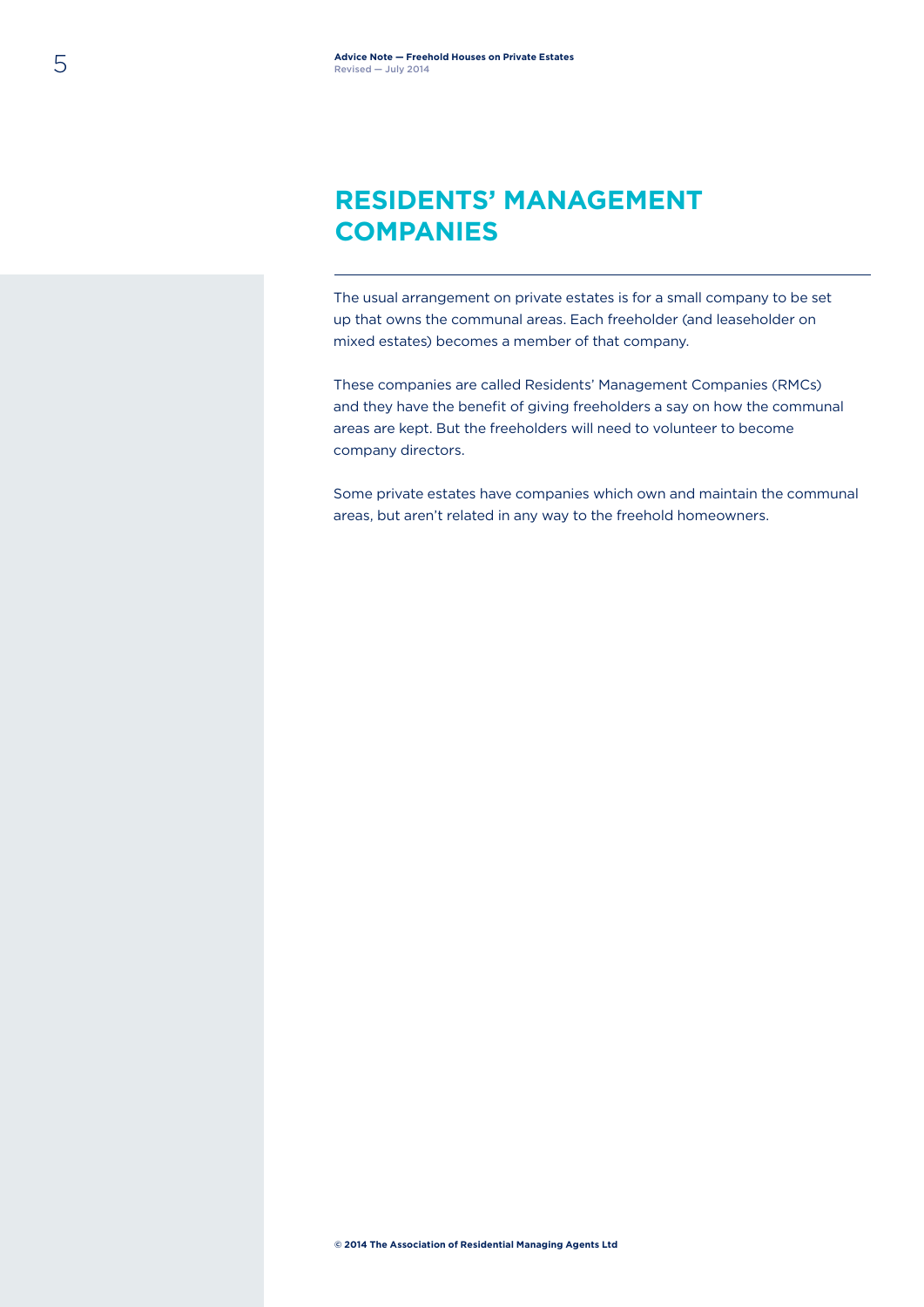### **MANAGING AGENTS**

It's common for companies that own the communal areas of private estates (including RMCs) to employ managing agents to carry out the maintenance and other services.

The managing agent will sign a contract with and be accountable to the company's directors; it has no legal contract with the individual freeholders.

The agent will normally prepare a budget to be approved by the directors; send out invoices; organise contracts (gardening for example); deal with repairs; and prepare accounts for the directors at the end of each financial year.

6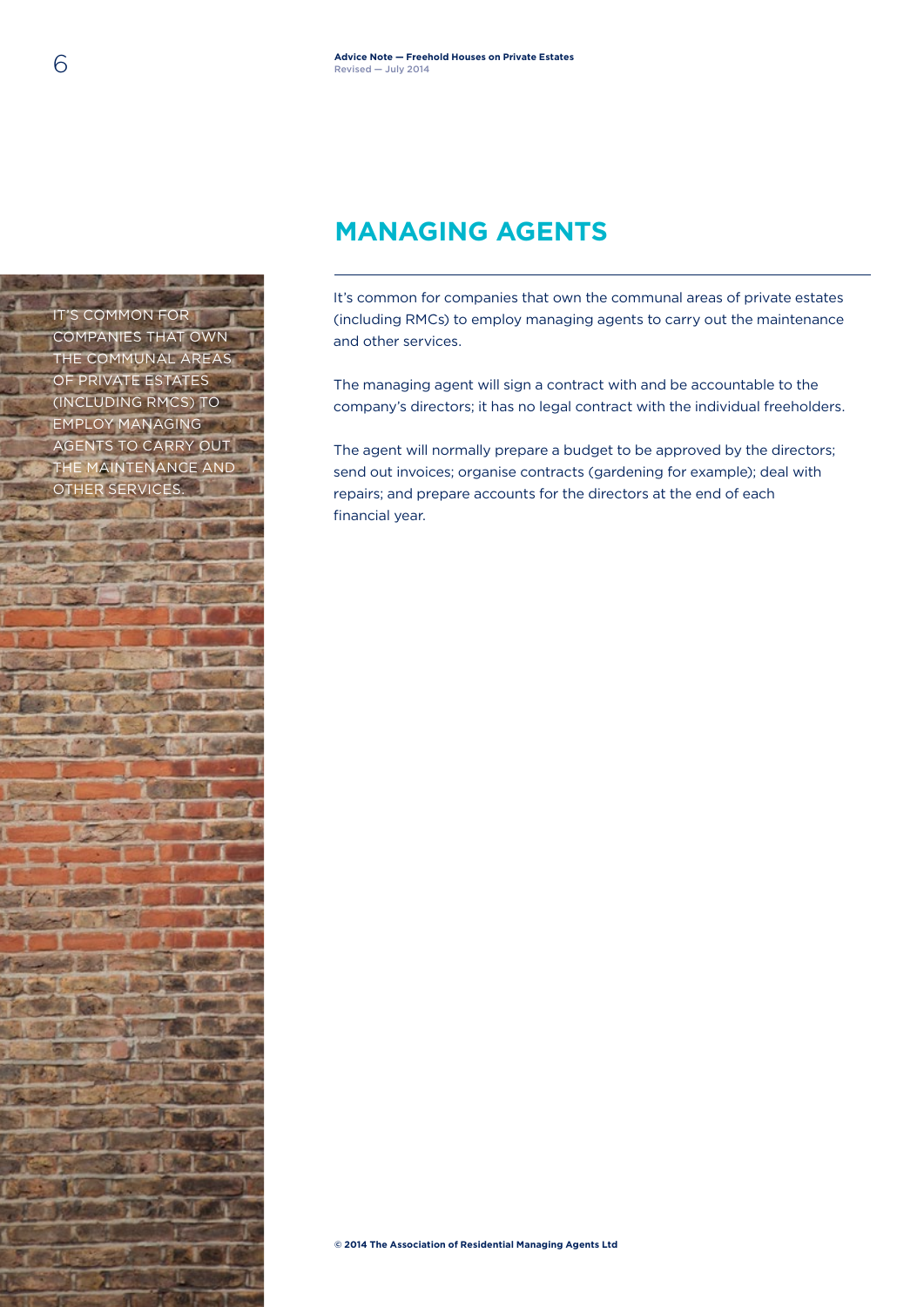### **RESTRICTIONS ON FREEHOLDERS**

A freeholder's home may be their castle. But on some estates, the deeds may impose certain restrictions on what they can and can't do to their home. Here are some of the most common:

#### **External decorations**

Some estates require paintwork to follow a certain colour scheme. This may have been a requirement of the original planning permission.

#### **External alterations**

You may have to seek permission from the management company before you make any alterations to the external appearance of your home. Again, such clauses are often required as part of the original planning permission.

#### **TV aerials and satellite dishes**

Adding an external aerial or satellite would be viewed as an external alteration, and once again you may be required to seek permission from the management company.

#### **Parking**

Some roads on private estates are quite narrow and aren't built to the same standard as public highways. In these cases, parking in the road is often banned under the deeds of the houses.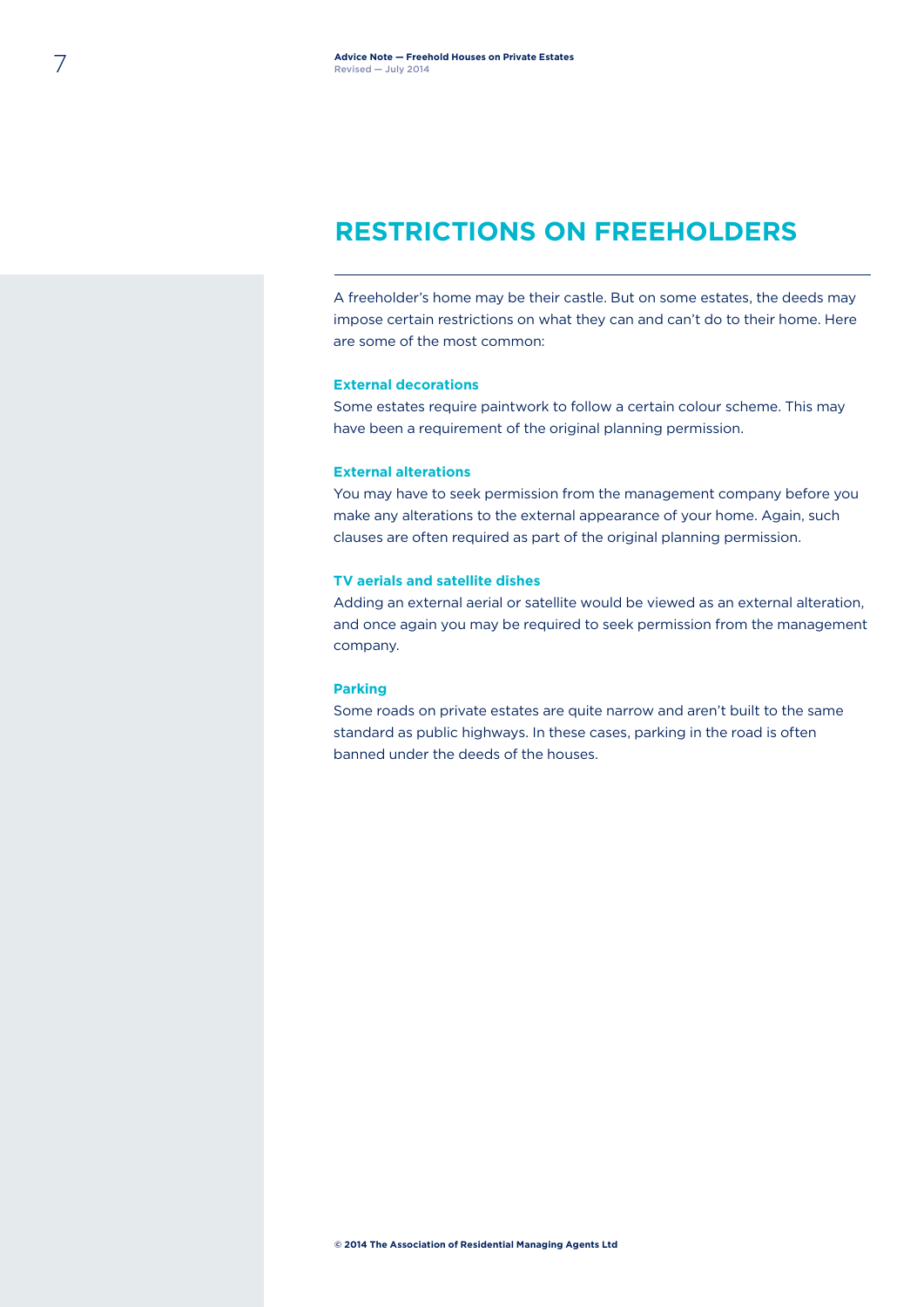# **SERVICE CHARGES, ESTATE CHARGES AND MAINTENANCE CHARGES**

Confusingly, lawyers and managing agents use different names for the charges paid by freeholders. The most common term is "service charge"; the same as payments made by leaseholders of flats.

Although freeholders may be paying for exactly the same services as leaseholders, there's an important legal distinction between the two payments. The Government has passed a number of Acts of Parliament giving rights and protection to leasehold flat owners, which unfortunately don't apply to freeholders.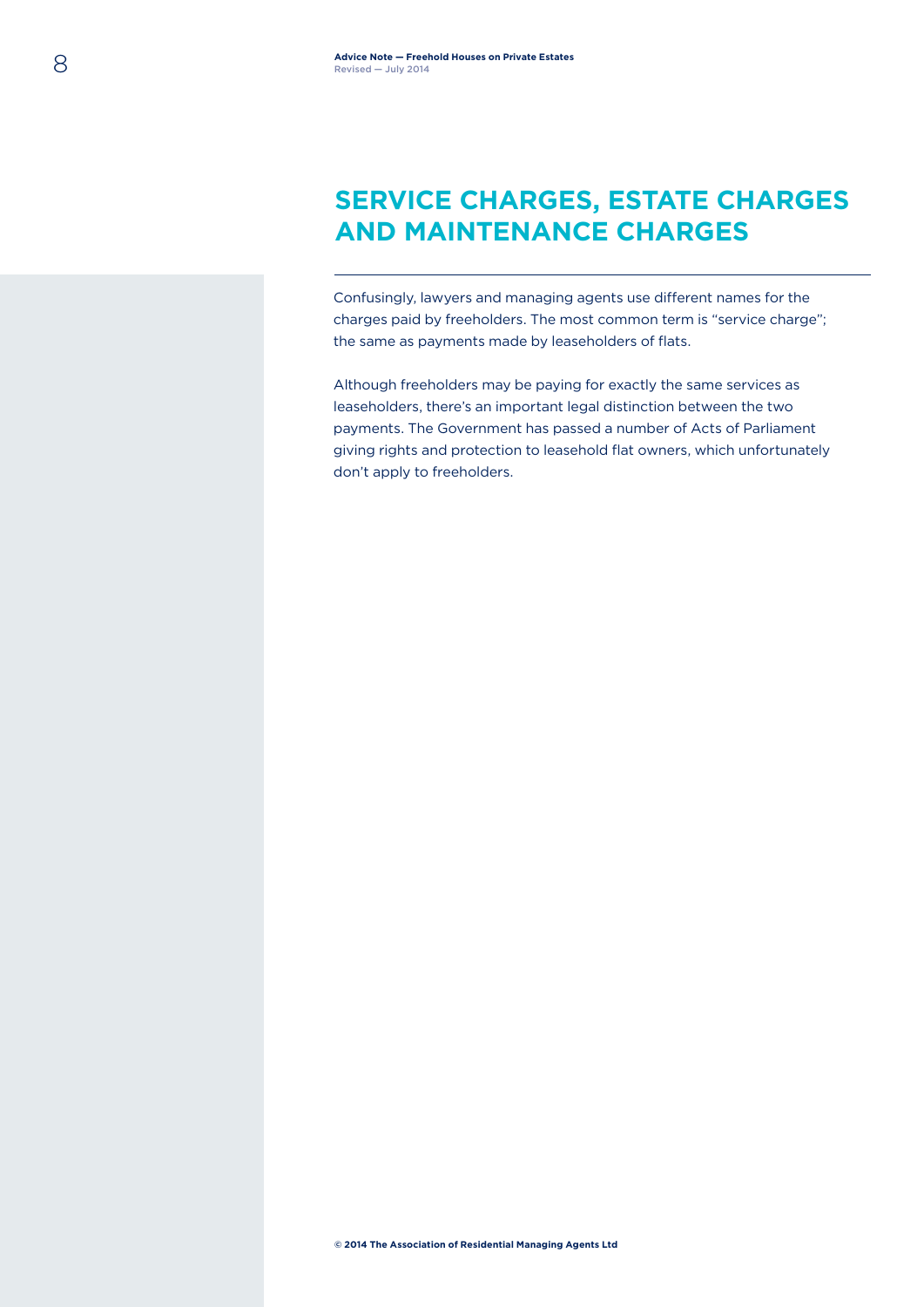### **RENTCHARGES**

Rentcharges provide a regular income for landowners who release thier land for development. Sometimes the land is released without a capital sum, so the rentcharge becomes the only payment.

Once imposed, a rentcharge continues to bind the land even when it's later divided and sold off in plots. In these cases, one householder can be responsible for paying the whole rent. That person is then left to collect the appropriate portion from the other householders whose land is also subject to the rentcharge.

There are two main types of rentcharge: an individual rentcharge (which could be redeemed); and an estate rentcharge (which can't be redeemed). Rentcharges can also be apportioned where one householder is liable to pay the whole rent for several properties.

An estate rentcharge is created to either make a homeowner's personal covenants enforceable; or to secure payment for the provision of services, repairs, insurance or other benefits to the land.

Estate rentcharges are only legal if they're accompanied by covenants in the transfer which set out the obligations to provide the services, repairs, insurance etc.

There's no implied test of reasonableness for rentcharges, like there is for service charges paid by leaseholders. Nor do freeholders have the right to go to a Tribunal to dispute their rentcharges.

#### **Redemption of individual rentcharges**

If you're a freehold homeowner paying a rentcharge, which is not an estate rentcharge, you may be able to redeem it by paying a single lump sum under the provisions of the Rentcharges Act 1977.

You should check up on your position by vising the Department for Communities and Local Government's website: [www.gov.uk](http://www.gov.uk)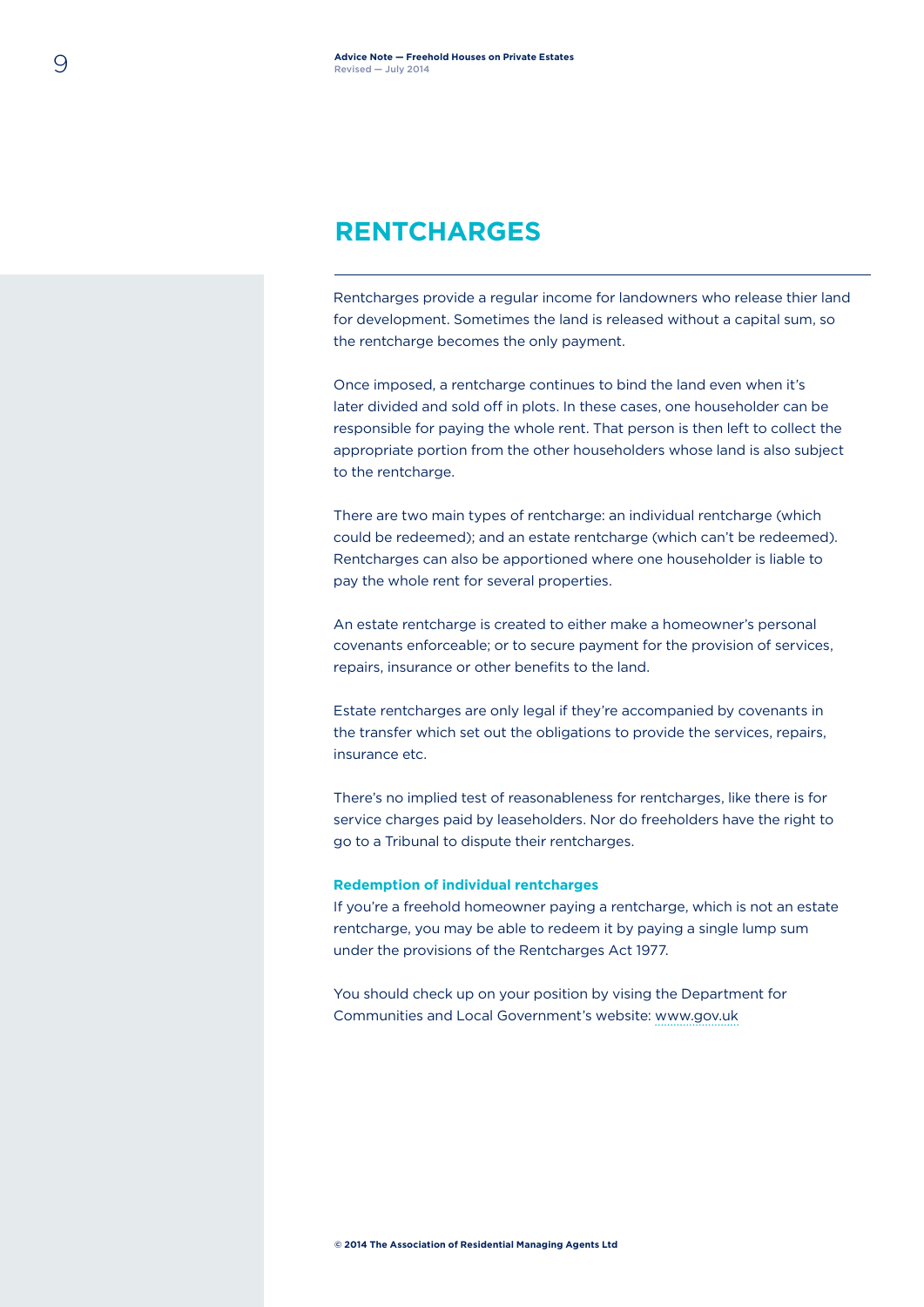### **ANNUAL STATEMENTS OF ACCOUNT**

Depending on your deeds and the approach of your management company, you may be able to expect an annual statement of account for the rentcharges you pay.

Also, if you're a member or shareholder of an RMC, the annual company accounts will often contain a summary of the service charges paid and expenditure. As a member of the company, the annual accounts should be sent to you.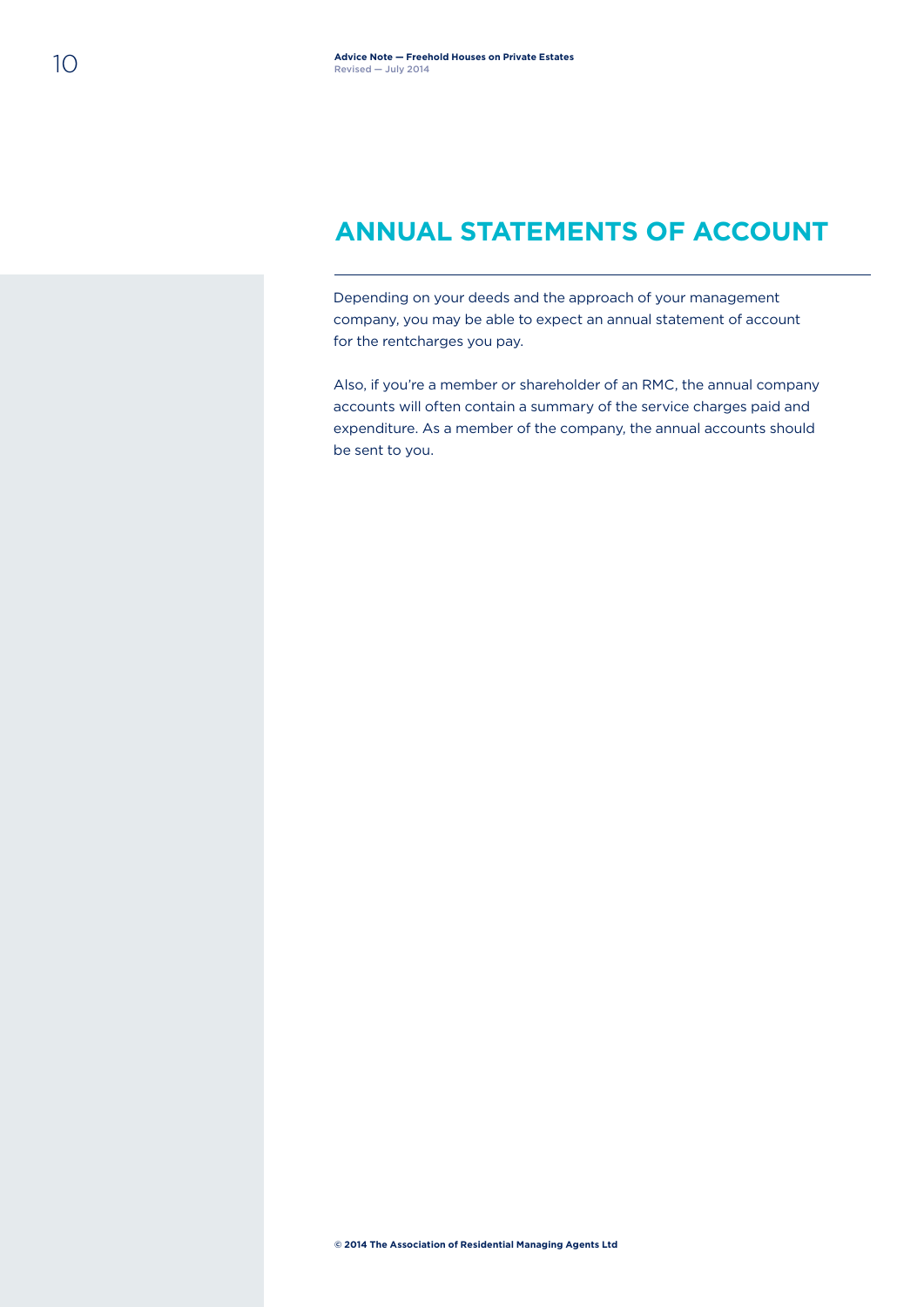# **WHAT TO DO IF YOU'RE UNHAPPY WITH THE ESTATE RENTCHARGES OR THE SERVICES PROVIDED**

You should complain to the managing agent in the first instance, if one's been appointed. If the agent is a member of ARMA you will have the right to complain to an independent ombudsman — all ARMA members must be signed up to an independent ombudsman scheme.

But remember that the managing agent reports to, and takes instructions from, the directors of the management company. If the agent is following lawful instructions then they might not be at fault.

If you're unhappy with what an RMC is doing, then you should make a complaint to the directors in the first instance. If you're still not happy, you should seek to remove the directors or raise a motion to change matters at the company's annual general meeting, if you're a member.

If you're unhappy with a management company that's not made up of the residents, then you and your neighbours can collectively approach the company and ask them to sell you the freehold of the communal areas.

This will allow you to take over responsibility, but there's no right in law for freeholders to do this; it's a matter of negotiation between both parties.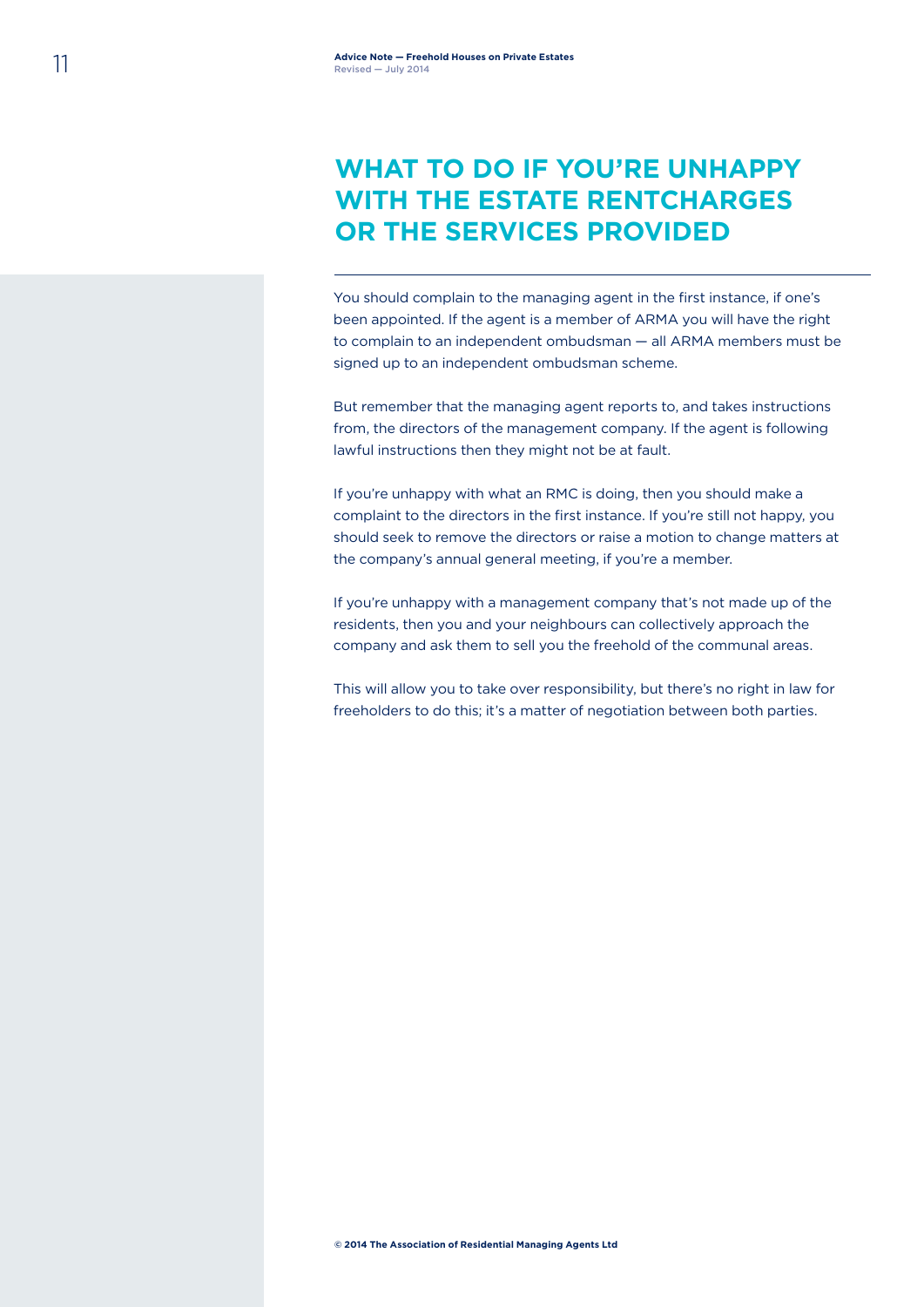### **TRIBUNALS — NOT AN OPTION**

Leaseholders can challenge their service charges by taking the matter to a Tribunal. Tribunals have the power to take an independent view and decide what constitutes a reasonable charge.

Unfortunately this course of action is not open to freeholders. Even though you may be asked to pay a service charge, and even pay into the same pool as the leaseholders on your estate, the same rights and protections from unreasonable service charges don't apply to freeholders.

#### **Estate management schemes**

There is one important right that freeholders can exercise, however.

The 1967 Leasehold Reform Act and the 1993 Leasehold Reform, Housing and Urban Development Act made it possible for leaseholders to set up estate management schemes; this involves them buying the freehold of their blocks of flats or houses in areas which are predominantly leasehold.

When this happens, freehold houses on the same development will end up paying service charges to the estate management scheme. And under S159(2) of the Commonhold and Leasehold Reform Act 2002, such service charges are subject to a test of reasonableness, and can be challenged at a Tribunal. So the freeholders will share this right with the leaseholders.

Estate management schemes aren't that common and mostly exist in London where they are made up of properties owned by the large landed estates. The 1996 Housing Act limited the formation of estate management schemes to two years.

#### **Health and safety and insurance**

Communal areas of freehold estates (such as private roadways) must comply with health and safety law. So a general risk assessment should be carried out. If there's just a private road and footpaths, then this doesn't have to be a complex exercise, or require professional advice. But the types of risks that may exist need to be covered and should be recorded.

The management company of the communal parts needs to take out third party liability insurance. This will cover claims for damage from users of the roads, footpaths and gardens etc. Freehold houses will not be included under this insurance.